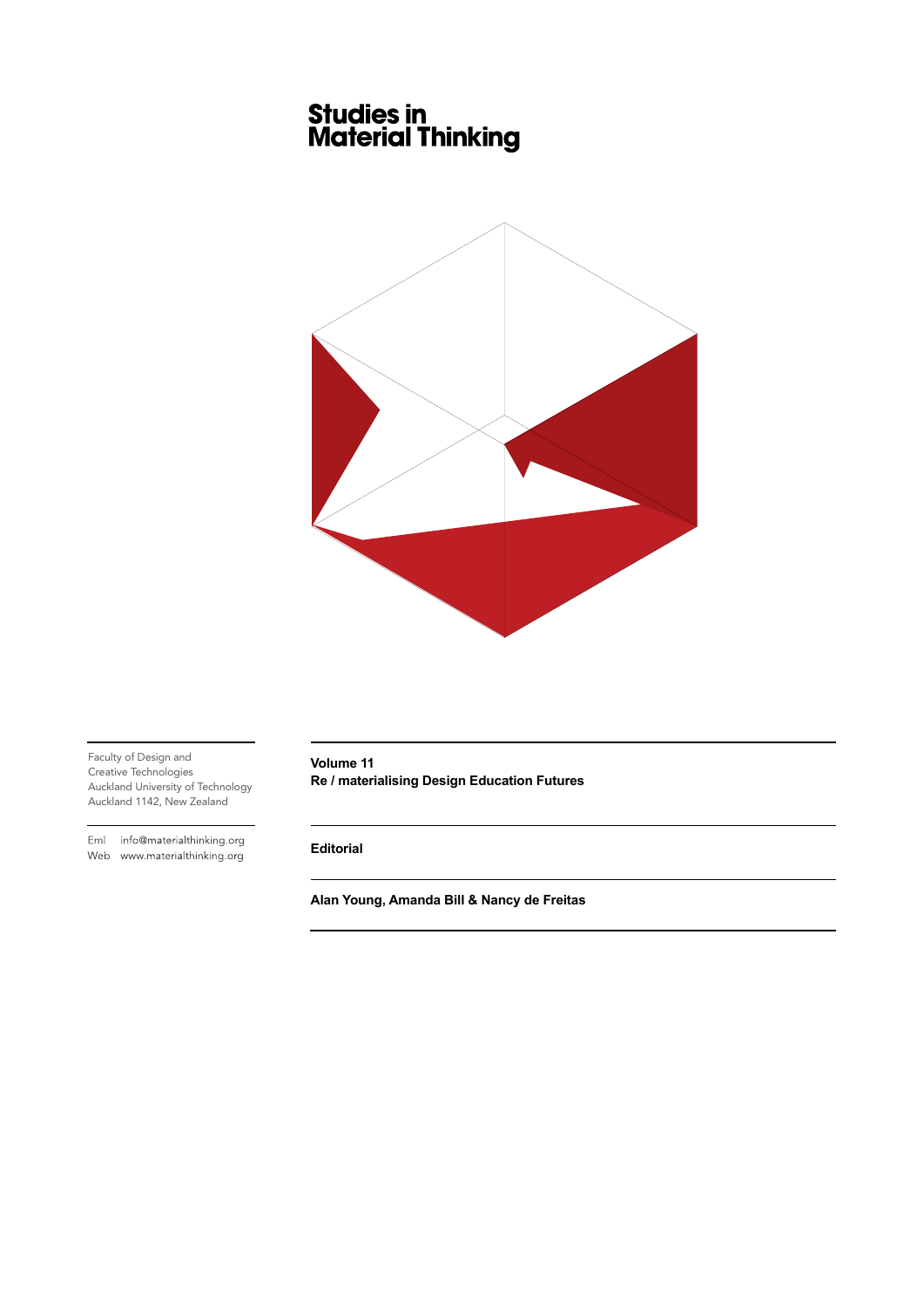### **STUDIES IN MATERIAL THINKING** [www.materialthinking.org](http://www.materialthinking.org)

ISSN: 1177-6234

Auckland University of Technology First published in April 2007, Auckland, New Zealand. Copyright © Studies in Material Thinking and the author.

All rights reserved. Apart from fair dealing for the purposes of study, research, criticism or review, as permitted under the applicable copyright legislation, no part of this work may be reproduced by any process without written permission from the publisher or author. For permissions and other inquiries, please contact the Editor at <[materialthinking@aut.ac.nz>](mailto:materialthinking@aut.ac.nz)

**STUDIES IN MATERIAL THINKING** is a peer-reviewed research journal supported by an International Editorial Advisory Group. The journal is listed in the Australian ERA 2012 Journal List (Excellence in Research for Australia) and in the Norwegian register of approved scientific journals, series and publishers.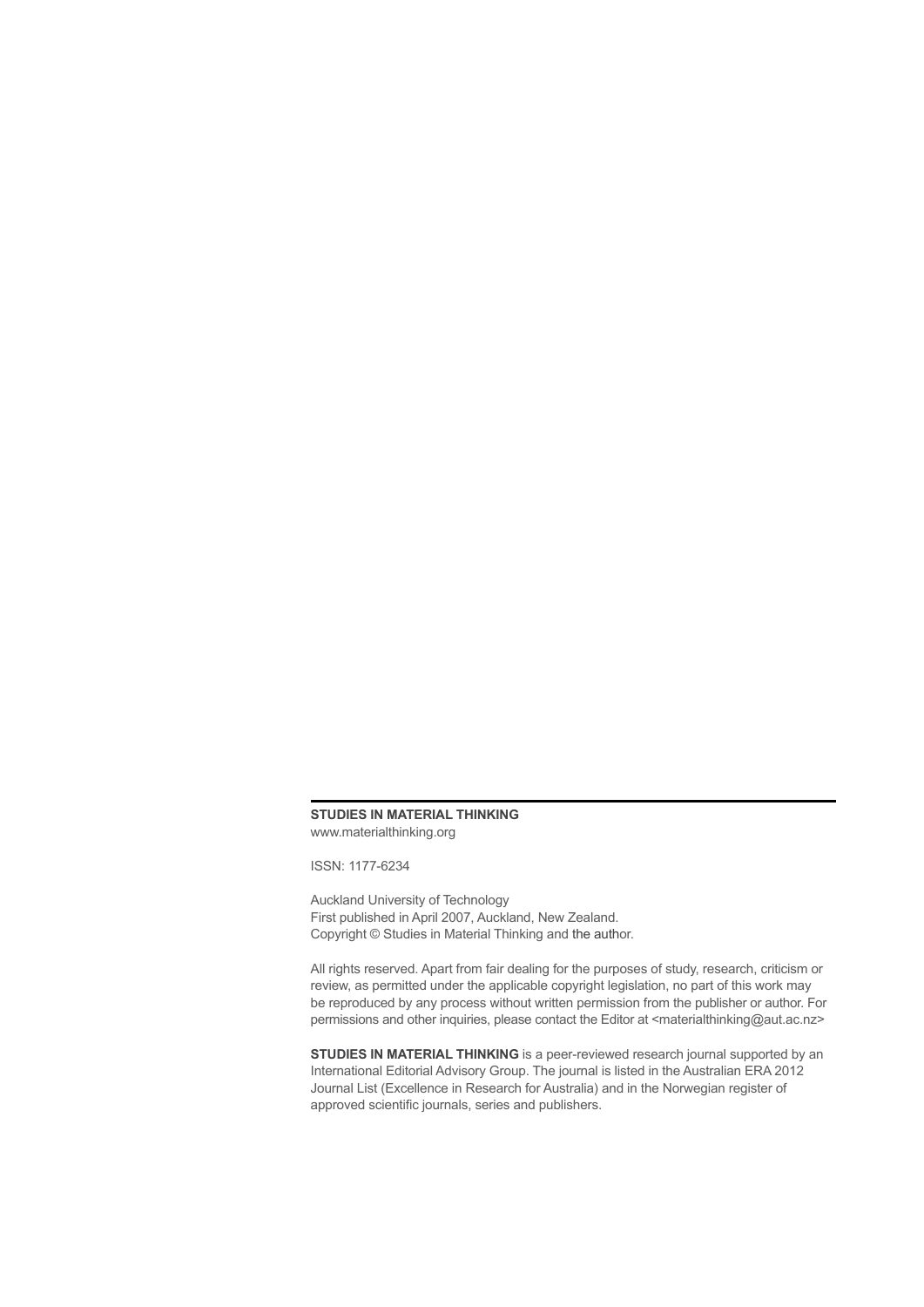# **Editorial**

# Vol 11 Re / materialising Design Education Futures

| <b>Authors</b>      | <b>Alan Young</b><br><b>Auckland University</b><br>of Technology /<br>Faculty of Design<br>and Creative Technologies /<br>Department of<br>Communication Design/<br>alan.young@aut.ac.nz                                                                                                                                                                                                                                                                                                                                                                                                                                                                                                                                                                                                                                                                                       | Amanda Bill<br><b>Auckland University</b><br>of Technology /<br>Faculty of Design<br>and Creative Technologies /<br>Design and Business /<br>Amanda.Bill@aut.ac.nz                                                                                                                                                                                                                                                                                                                                                                                                                                                                                                                                                                                                                                                                                                                                                                                                                                                                                                                                                                                                                                                                                                                                                                                                                                                                                                                                                                              | <b>Nancy de Freitas</b><br><b>Auckland University</b><br>of Technology /<br>Faculty of Design<br>and Creative Technologies /<br>Postgraduate Studies/<br>ndef@aut.ac.nz                                                                                                                                                                                                                            |
|---------------------|--------------------------------------------------------------------------------------------------------------------------------------------------------------------------------------------------------------------------------------------------------------------------------------------------------------------------------------------------------------------------------------------------------------------------------------------------------------------------------------------------------------------------------------------------------------------------------------------------------------------------------------------------------------------------------------------------------------------------------------------------------------------------------------------------------------------------------------------------------------------------------|-------------------------------------------------------------------------------------------------------------------------------------------------------------------------------------------------------------------------------------------------------------------------------------------------------------------------------------------------------------------------------------------------------------------------------------------------------------------------------------------------------------------------------------------------------------------------------------------------------------------------------------------------------------------------------------------------------------------------------------------------------------------------------------------------------------------------------------------------------------------------------------------------------------------------------------------------------------------------------------------------------------------------------------------------------------------------------------------------------------------------------------------------------------------------------------------------------------------------------------------------------------------------------------------------------------------------------------------------------------------------------------------------------------------------------------------------------------------------------------------------------------------------------------------------|----------------------------------------------------------------------------------------------------------------------------------------------------------------------------------------------------------------------------------------------------------------------------------------------------------------------------------------------------------------------------------------------------|
| <b>Introduction</b> | The focus of this issue of Studies in Material Thinking is the relationship between design<br>education, practice and research. The first two papers set out to describe the current state<br>of doctoral studies in design discourse, with particular emphasis on practice based inquiry.<br>These are followed by a number of papers which detail specific examples of projects within<br>design education that address issues such as the 'T-shaped' design professional, the<br>value of interdisciplinary collaboration, socially responsible design through cross-cultural<br>experiences and the importance of connectivity to the natural world. Overall, the papers<br>suggest the gradual emergence of new directions in design education, which position<br>the designer and design itself as a more flexible and relevant response to continuing<br>global change. |                                                                                                                                                                                                                                                                                                                                                                                                                                                                                                                                                                                                                                                                                                                                                                                                                                                                                                                                                                                                                                                                                                                                                                                                                                                                                                                                                                                                                                                                                                                                                 |                                                                                                                                                                                                                                                                                                                                                                                                    |
|                     | and Design enguiry.                                                                                                                                                                                                                                                                                                                                                                                                                                                                                                                                                                                                                                                                                                                                                                                                                                                            | design, in particular explicating the move from the dyadic interaction of practice and<br>of a toy, the spinning top, to describe this increasingly complex and interactive relationship,<br>they describe defining moments of change across the disciplines through key European<br>conferences on the issues. This is elucidated with specific reference to the impacts on<br>practice through reference to their own experiences in postgraduate research at Sint-Lucas<br>School of Architecture. Although their work is situated in the Scandinavian context, their<br>conclusions go far beyond this context, having import for the wider field not only in Europe,<br>but also to Architectural and Design discourse itself. Their enquiry underlines the value and<br>challenge of practice based scholarship and research by design, noting the contribution of<br>'permeable practices' that allow for greater depth of enquiry whilst inculcating a more flexible<br>design research model. Here they describe the emergence of a new professionalism which<br>combines professional practitioners, educators, and field-specific researchers 'in one<br>An excellent addition to Dunin-Woyseth and Nilsson' article is Vaughan and Morrison's<br>'Unpacking models, approaches and materialisations of the design PhD', which maps<br>current international approaches, models and formats of doctoral study in design. The paper<br>describes the recent history of the discussion around doctorates in design, noting the failure | Dunin-Woyseth and Nilsson's 'Design Education, Practice, and Research: On building a field<br>of Inquiry' provides a useful description of the historical developments within architecture and<br>education to a triadic interplay between practice, education and research. Using the metaphor<br>compound skill set', contributing to a more robust and self-confident approach to Architectural |
|                     |                                                                                                                                                                                                                                                                                                                                                                                                                                                                                                                                                                                                                                                                                                                                                                                                                                                                                | of such discussions thus far to fully 'embrace the complexity of design education, research<br>and practice and the changing nature of the academy too'. The authors seek to address<br>in doctoral education, which seeks to assist the understanding of the complex variability of<br>PhD enquiry. The authors then provide a helpful addition to this discussion, in the explication                                                                                                                                                                                                                                                                                                                                                                                                                                                                                                                                                                                                                                                                                                                                                                                                                                                                                                                                                                                                                                                                                                                                                         | some of the difficulties inherent in the gap between the traditional academic mode of doctoral<br>research and the more practice-informed mode. They offer a valuable collation of key aspects                                                                                                                                                                                                     |

from Oslo. These exemplify the key points of Vaughan & Morrison's argument, as well as providing useful illustrations of contemporary approaches in doctoral education. Katja Fleischmann's article *["Design futures—future designers: give me a 'T'?"](https://www.materialthinking.org/papers/160)* addresses a key problem with the 'T' shaped designer, a practitioner with both a specialized knowledge

within their discipline, as well as a broad interdisciplinary understanding; namely, how does

of two quite different forms of doctoral work and presentation—one from RMIT and the other

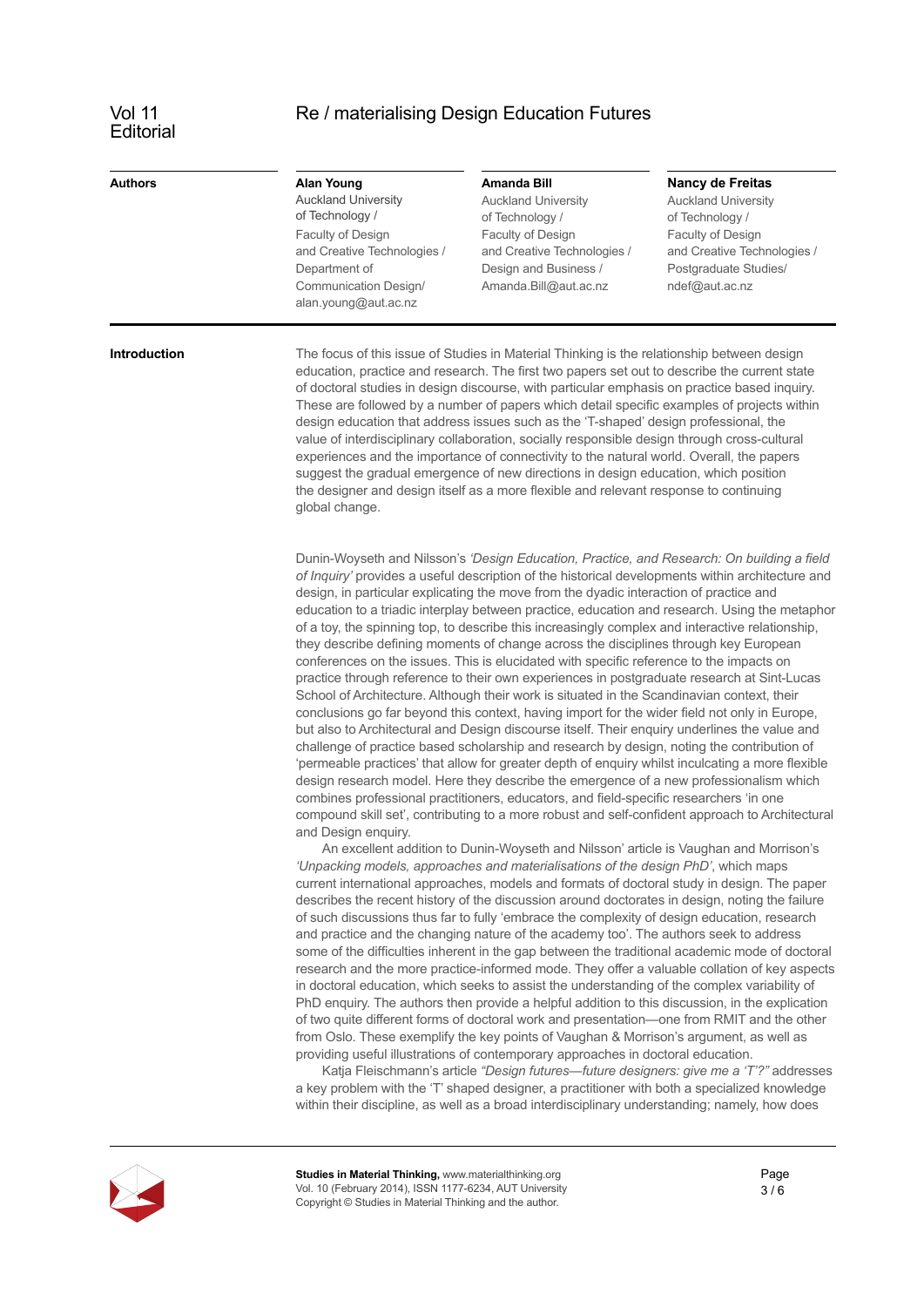one best educate students for such an outcome. She describes one solution to this problem, the POOL Model which works through a multidisciplinary learning and teaching system. Here, students from different disciplines are brought together into a 'pool' to work together on design problems. Fleischmann provides a thorough analysis in quantitative and qualitative terms of this model at work with students from different disciplines working in a digital design environment. The conclusions, along with a candid discussion of successes, drawbacks and challenges for this methodological approach, make this a valuable study not only within the area of design, but for any application where interdisciplinarity is a significant aspect. Given the conclusions of Dunin-Woyseth and Nilsson, Fleischmann's study suggests early intervention in undergraduate study as one way of preparing designers to be more flexible and competent in the future.

As in Fleischmann's work, Murdoch-Kitt and Emans describe in their paper *['Design](https://www.materialthinking.org/papers/161)  [Nexus: integrating cross-cultural learning experiences into graphic design education'](https://www.materialthinking.org/papers/161)* the advantages and challenges of working in an educational context with groups from different areas on the same projects. In this case, however, the work tackles the task of broadening the designer's experience and understanding into the realm of cross-cultural learning. Their study describes two separate collaborative exercises that took place between design students at the University of San Francisco and Zayed University students in Dubai. Contextualised by the recognized needs of students to develop cross cultural awareness and communicative abilities in a global marketplace, Murdoch-Kitt and Emans present one solution through the projects undertaken here. The authors give a detailed account of the project aims, methodology and the results expressed in quantitative and qualitative terms along with visual examples that should prove helpful and instructive to design educators in a range of undergraduate courses. There is also a useful discussion of both the technological and cultural challenges to be faced in cross-cultural projects, which includes insightful comments from the participants.

Socially responsible and interdisciplinary design practices are again highlighted in Edwards-Vandenhoek and Sandbach's '*[Down the Rabbit Hole we go](https://www.materialthinking.org/papers/162)*', which describes the teaching studio (known as 'the Rabbit Hole') at the University of Western Sydney's Bachelor of Design course. The paper describes a student centered approach where students work with real clients in a process that emphasizes collaboration and applied research. Tutors take the role of Creative Director in the design process with outcomes including publication, video, brand communication, exhibitions and the like. The authors outline the benefits of working on projects that range from commercial briefs to community based projects. Edwards-Vandenhoek and Sandbach's evaluation consists of qualitative and quantitative assessment of the process, with considerable student feedback to support the findings.

The emphasis on collaborative and participatory design in education is continued in '*[Teaching the design of narrative visualization](https://www.materialthinking.org/papers/163)*'. Fry, Wilson and Overby outline the use of narrative visualization as a tool for 'depicting informationally-based and culturally-situated scenarios and decisions'. The authors describe two student projects where Parson's design students worked collaboratively with students from the City University of New York's class in 'Personal and Consumer Finance'. The analysis gives an account of the projects in terms of background and project development, providing a useful and highly detailed 'infoEmotion' matrix that matches content elements against visualization elements in narrative visualizations.

'*[The "Nature" of Design Education: teaching design fundamentals in an outdoor](https://www.materialthinking.org/papers/164)  [classroom](https://www.materialthinking.org/papers/164)*' by Andrea Quam describes the historical trajectory of education in design principles from the Bauhaus on, problematizing the disconnect designers (and others) currently have with the natural world. As an alternative approach to design education which addresses this disconnect, the author outlines a project to re-connect students to the natural environment. This innovative project involves having students replicate the IDEO card set with which many designers would be familiar—yet in this case emphasizing within each card a relation to nature. This relation is 'made real' by the students having to develop their work



**Studies in Material Thinking,** [www.materialthinking.org](http://www.materialthinking.org) Vol. 10 (February 2014), ISSN 1177-6234, AUT University Copyright © Studies in Material Thinking and the author.

Page 4 / 6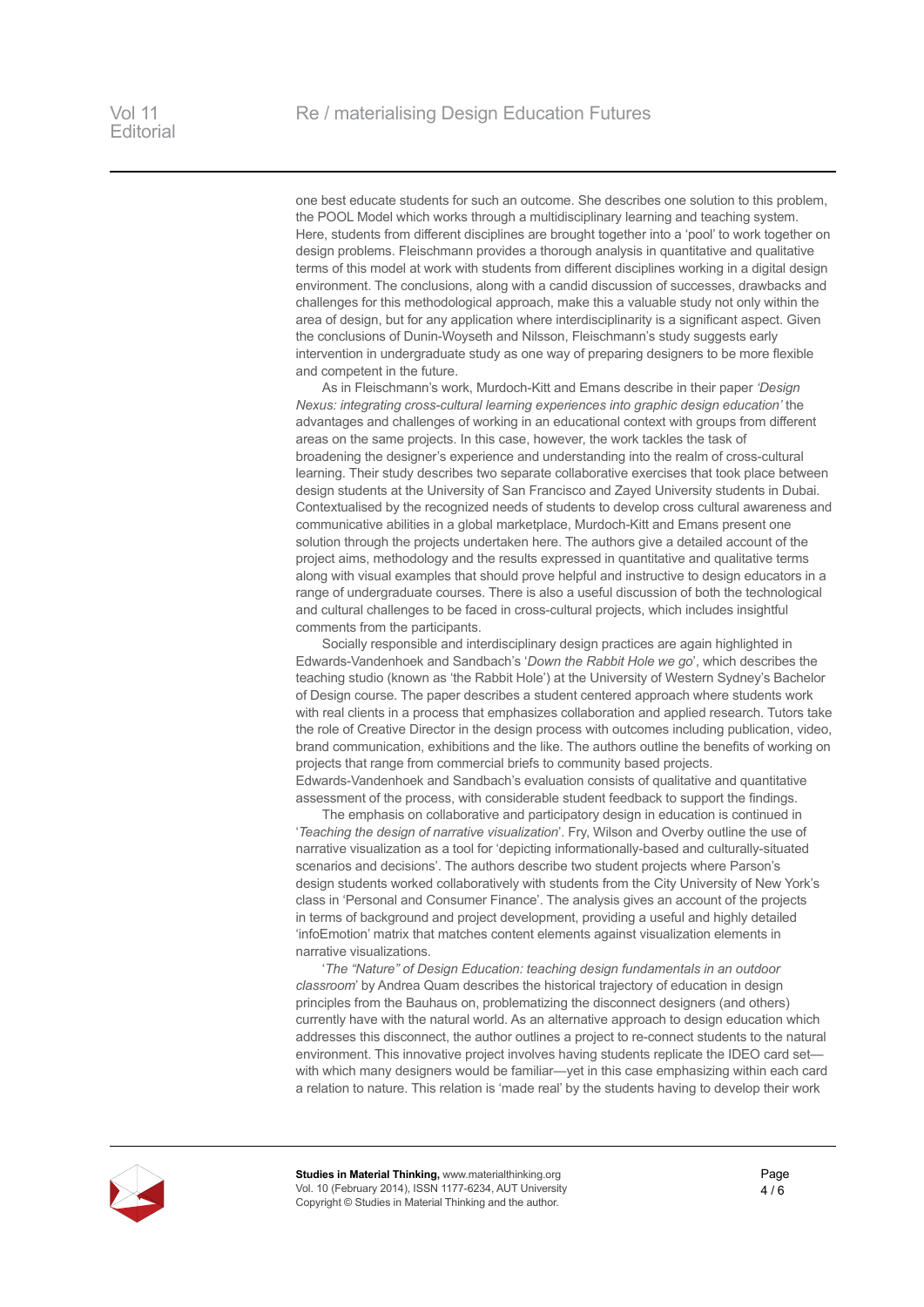out of research experience of the natural environment. The results are discussed with reference to visual examples.

Christian Montarou's paper '*[Mindfulness and Creativity: highlighting the importance of](https://www.materialthinking.org/papers/165)  [drawing in design education](https://www.materialthinking.org/papers/165)*' rounds off the volume with a persuasive defense of traditional drawing in the design curriculum. Montarou articulates the relationship between context and mindfulness in a drawing studio setting. He recognizes the continuing relevance of traditional drawing pedagogy for design education and makes a case, based on his own experience of teaching croquis drawing with a live model. He argues for design educators to better understand the broad educational/training value of drawing as a core practice, based on cognitive, psychological as well as philosophical grounds.

These studies all demonstrate the significant changes taking place in educational programmes and pedagogic approaches to design education. It is clear that design education is also expanding, with numerous and varied design courses worldwide and ever increasing numbers of students enrolling in doctoral courses. This issue of Studies in Material Thinking reflects the challenges and opportunities inherent in this wave of change. The authors offer some excellent resources for meeting these challenges and taking advantage of opportunities offered by this rapidly changing discourse of design.